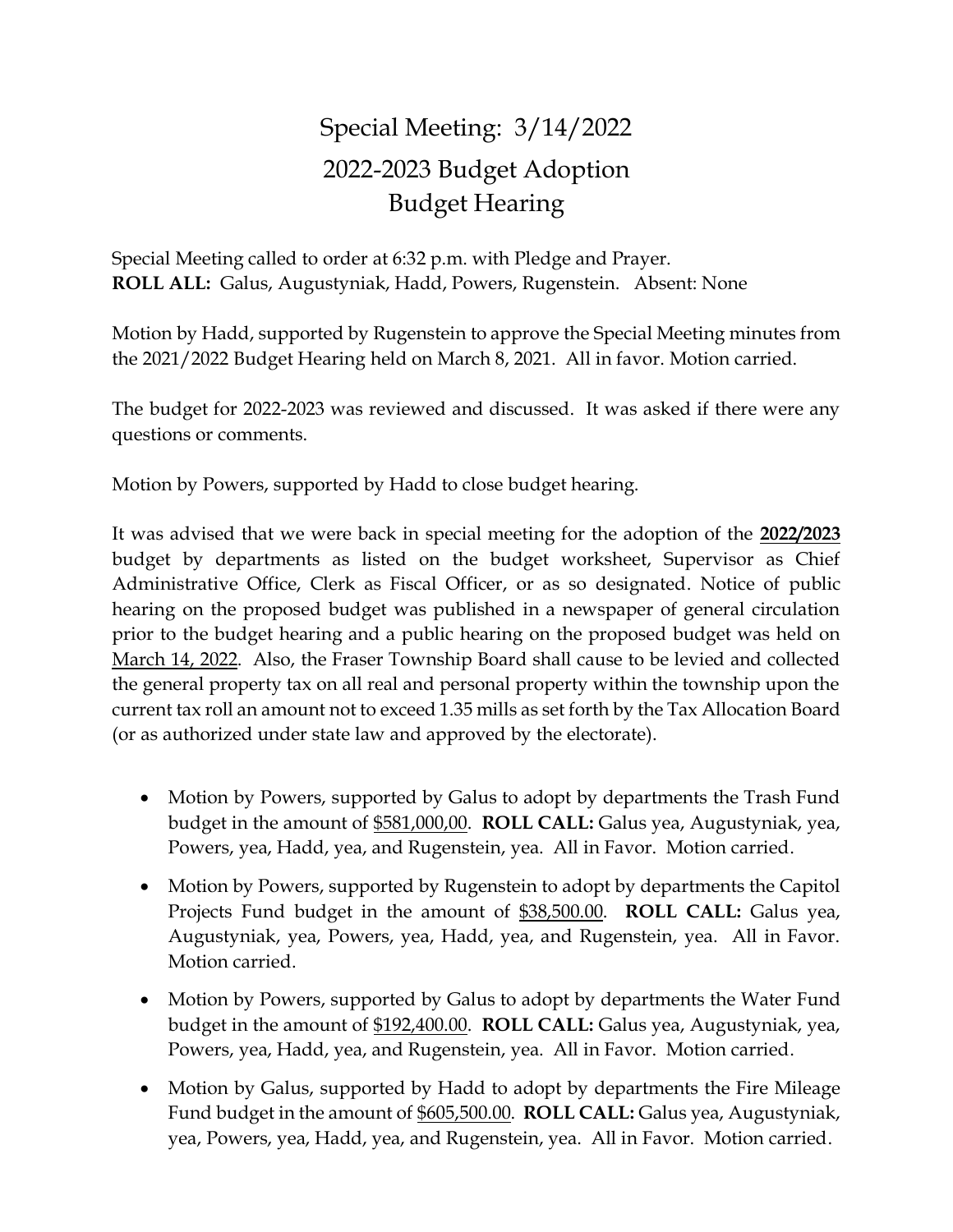- Motion by Powers, supported by Hadd to adopt by departments the Road Mileage Fund budget in the amount of \$206,000.00. **ROLL CALL:** Galus yea, Augustyniak, yea, Powers, yea, Hadd, yea, and Rugenstein, yea. All in Favor. Motion carried.
- Motion by Galus, supported by Rugenstein to adopt by departments the Northern Bay Ambulance S/A budget in the amount of \$181,490.00. **ROLL CALL:** Galus yea, Augustyniak, yea, Powers, yea, Hadd, yea, and Rugenstein, yea. All in Favor. Motion carried.
- Motion by Galus, supported by Hadd to adopt by departments the General Fund budget in the amount of \$1,544,750.00 with Trustee's salary at \$3,000.00 each year, as well as, \$40.00 per meeting attended & and approved at the next board meeting. **ROLL CALL:** Galus yea, Augustyniak, yea, Powers, yea, Hadd, yea, and Rugenstein, yea. All in Favor. Motion carried.
- Motion by Augustyniak, supported by Powers for Supervisor's salary in the amount of \$20,000.00 per year **ROLL CALL:** Galus yea, Augustyniak, yea, Powers, yea, Hadd, yea, and Rugenstein, yea. All in Favor. Motion carried.
- Motion by, Galus supported by Rugenstein for Clerk's salary at \$20,000.00 per year. Clerk will receive an extra \$500.00 for any/all election months. **ROLL CALL:** Galus yea, Augustyniak, yea, Powers, yea, Hadd, yea, and Rugenstein, yea. All in Favor. Motion carried.
- Motion by Galus, supported by Rugenstein for Treasurer's salary at \$20,000.00 per year. **ROLL CALL:** Galus yea, Augustyniak, yea, Powers, yea, Hadd, yea, and Rugenstein, yea. All in Favor. Motion carried.
- Motion by Hadd, supported by Rugenstein for Planning Commission Chair to receive \$50.00 monthly; Planning Commission and Board of Appeals to receive \$50.00 for Secretary and other members \$40.00 per meeting; Board of Review \$60.00 per day; Deputies \$15.00 per hour; Mileage reimbursement to be 58.5 cents per mile, Election workers \$12.00 per hour, Chair \$20.00 extra per Election. E Poll book operators will receive an extra \$20.00 per election. Zoning Administrator \$12,000.00 per year, Hall maintenance \$15.00 per hour and helper \$15.00 per hour, and \$15.00 per hour to do hall rentals. All others either by contract or as stated on budget and per minimum wage law. **ROLL CALL:** Galus yea, Augustyniak, yea, Powers, yea, Hadd, yea, and Rugenstein, yea. All in Favor. Motion carried.